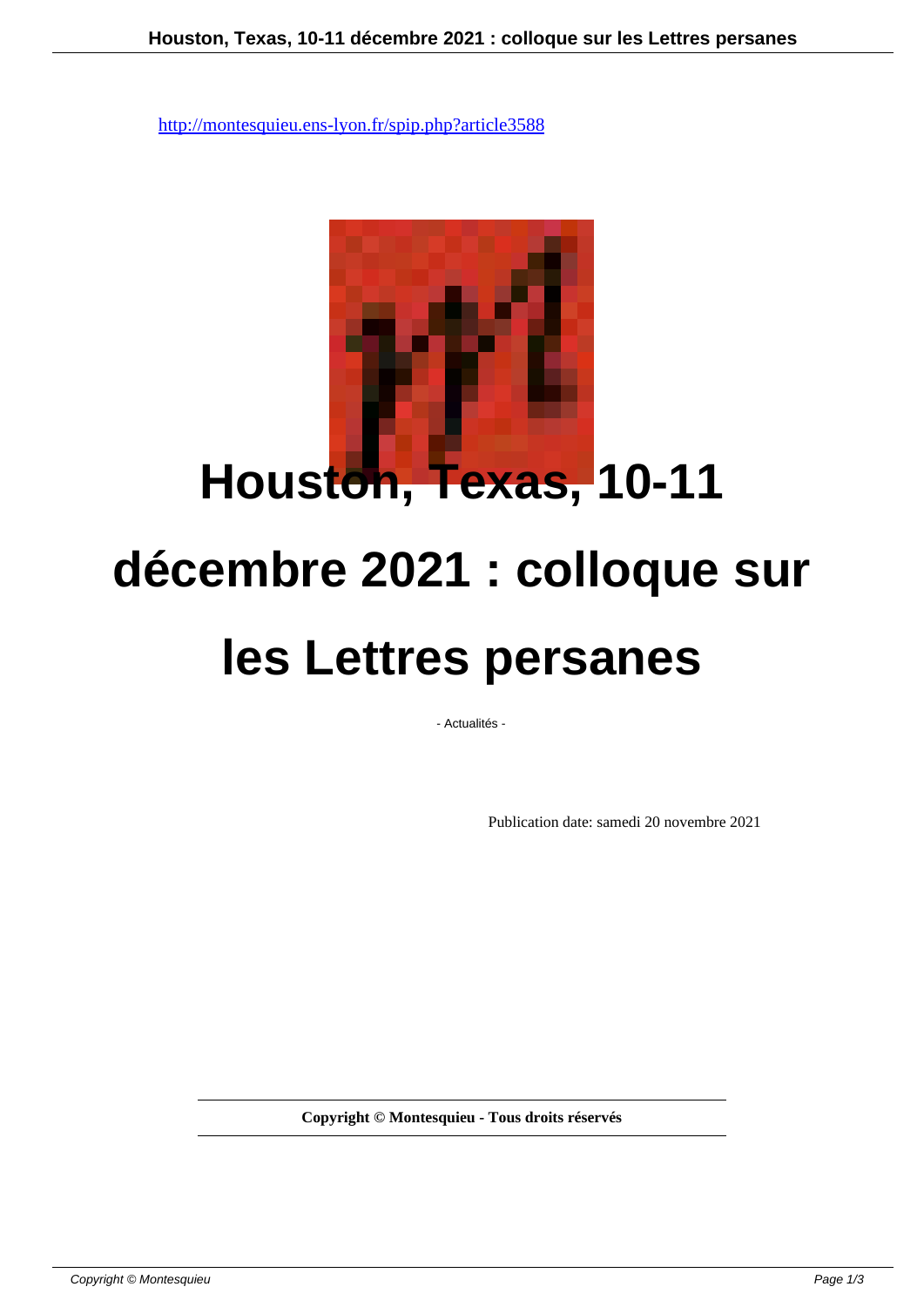## **Conference on the 300th Anniversary of Montesquieu's Persian Letters December 10-11 at the University of Houston**

In-person and on Zoom

Preliminary Program

Day 1. Friday, Dec. 10th

Session #1 3:00-4:15 p.m.

Discussion Leader : Constantine Vassiliou, University of Houston

Presenters :

Robert Sparling, University of Ottawa : "Desire, Domination, and the Struggle for Recognition in Montesquieu's Seraglio"

Rebecca Kingston, University of Toronto : "A Mediated Dialogue on Monarchy : Montesquieu's Response to Bodin through the Persian Letters"

Session #2 4:45-6:00 p.m. (in-person) Discussion Leader : Jeffrey Church, University of Houston

Presenters :

Lee Ward, Baylor University : "The Role of Female Modesty in Montesquieu's Persian Letters and its Mandevillean Parallels"

Megan Gallagher, University of Alabama: "Rica in Paris: Sensibility and Cosmopolitanism in the Persian Letters"

Day 2. Saturday, Dec. 11th

Session #3 10:00-11:15 a.m. Discussion Leader : Diana Schaub, Loyola University Maryland

Presenters :

John Scott, UC Davis : "What Did Usbek Know and When Did He Know It ? The Double Ordering of the Persian Letters" (